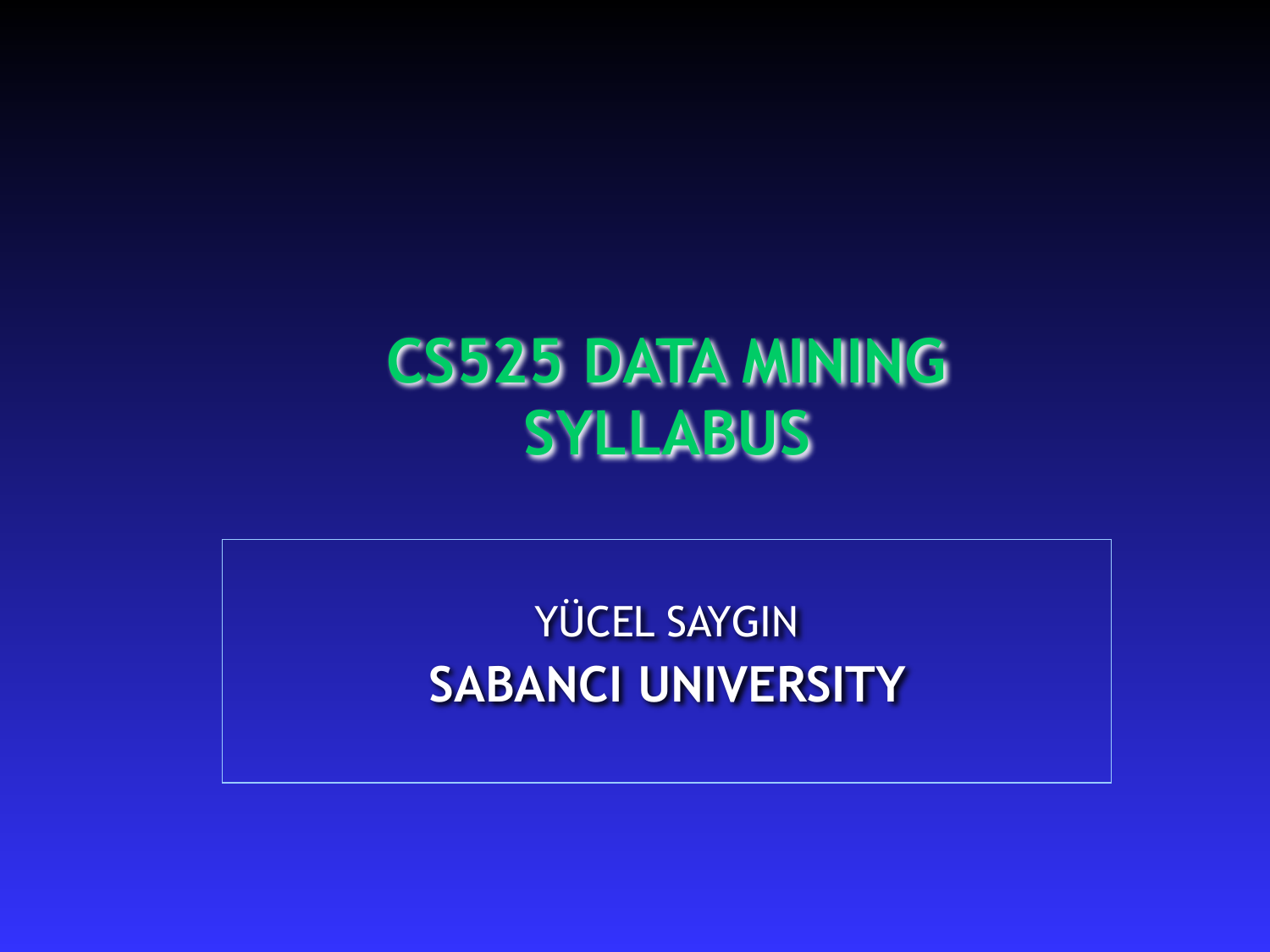# **Contact Info**

- [ysaygin@sabanciuniv.edu](mailto:ysaygin@sabanciuniv.edu)
- [http://people.sabanciuniv.edu/~ysaygin](http://www.sabanciuniv.edu/fens/people/ysaygin)

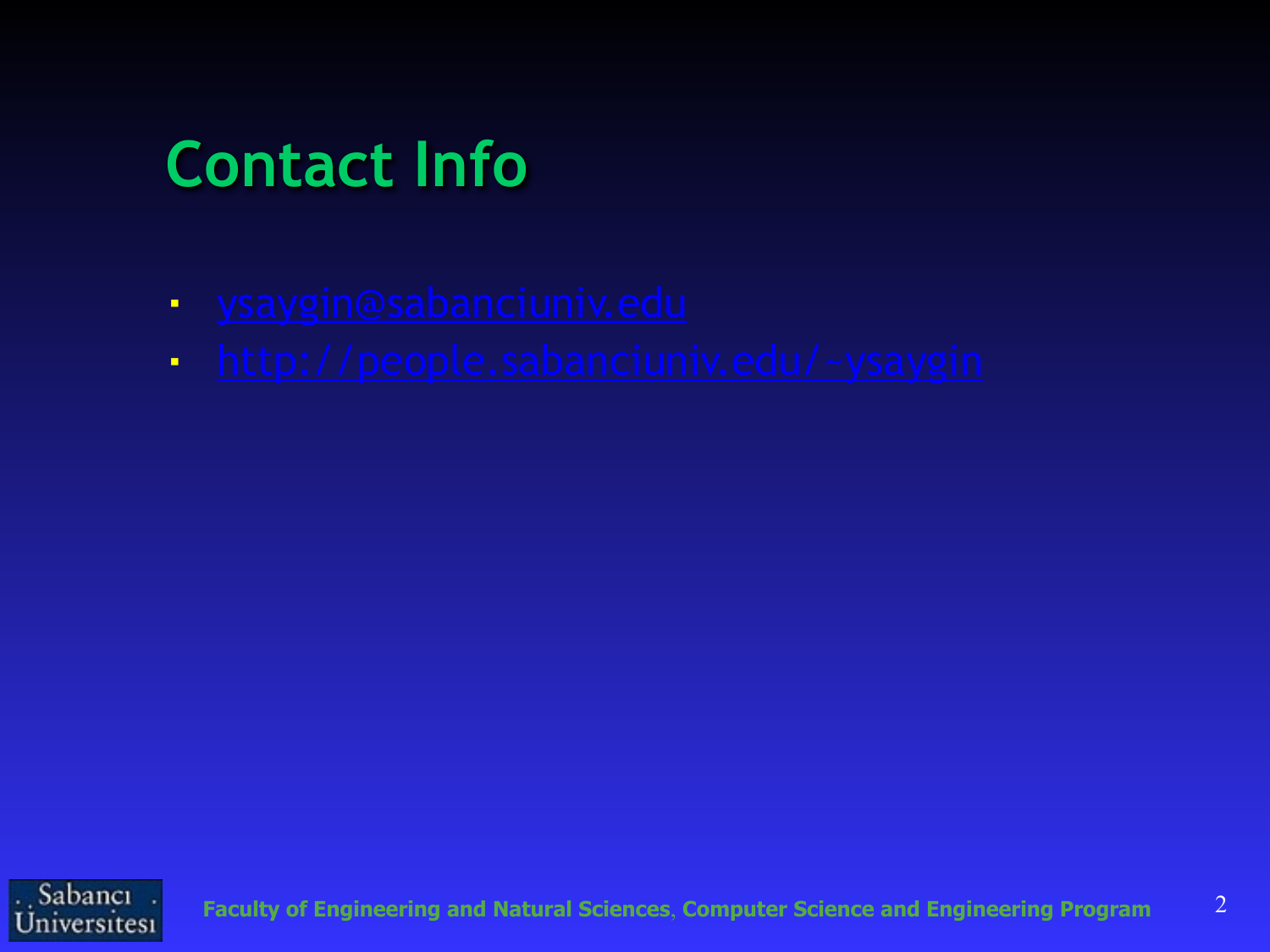# **Course Info**

- **Reference Book**: Data Mining Concepts and **Techniques**
- **Author: Jiawei Han and Micheline Kamber**
- **Publisher:** Morgan Kaufmann

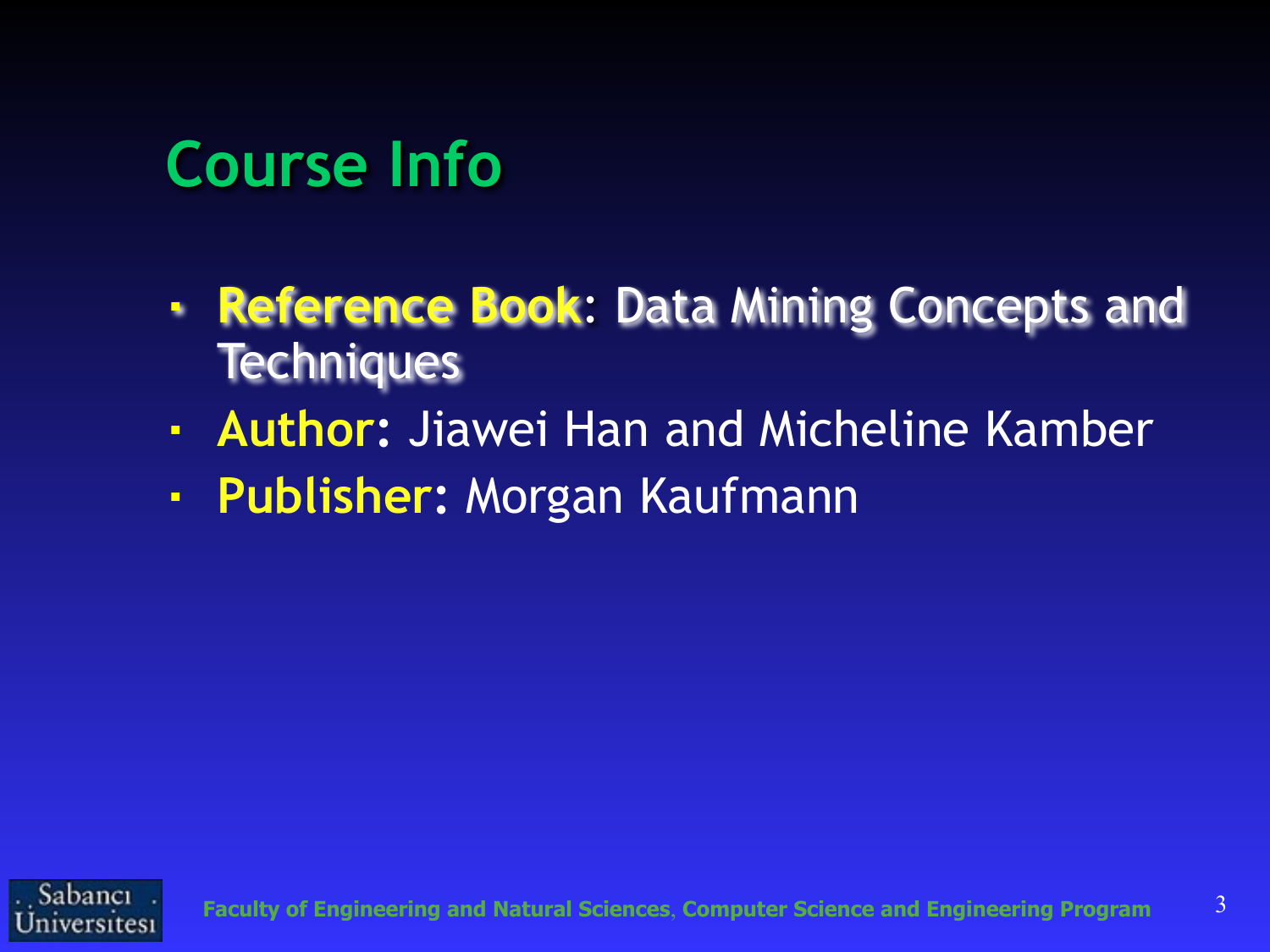# **Course Info**

#### ■ Grading:

- Midterm : 40%
- Survey Paper : 20%
- Project : 40%

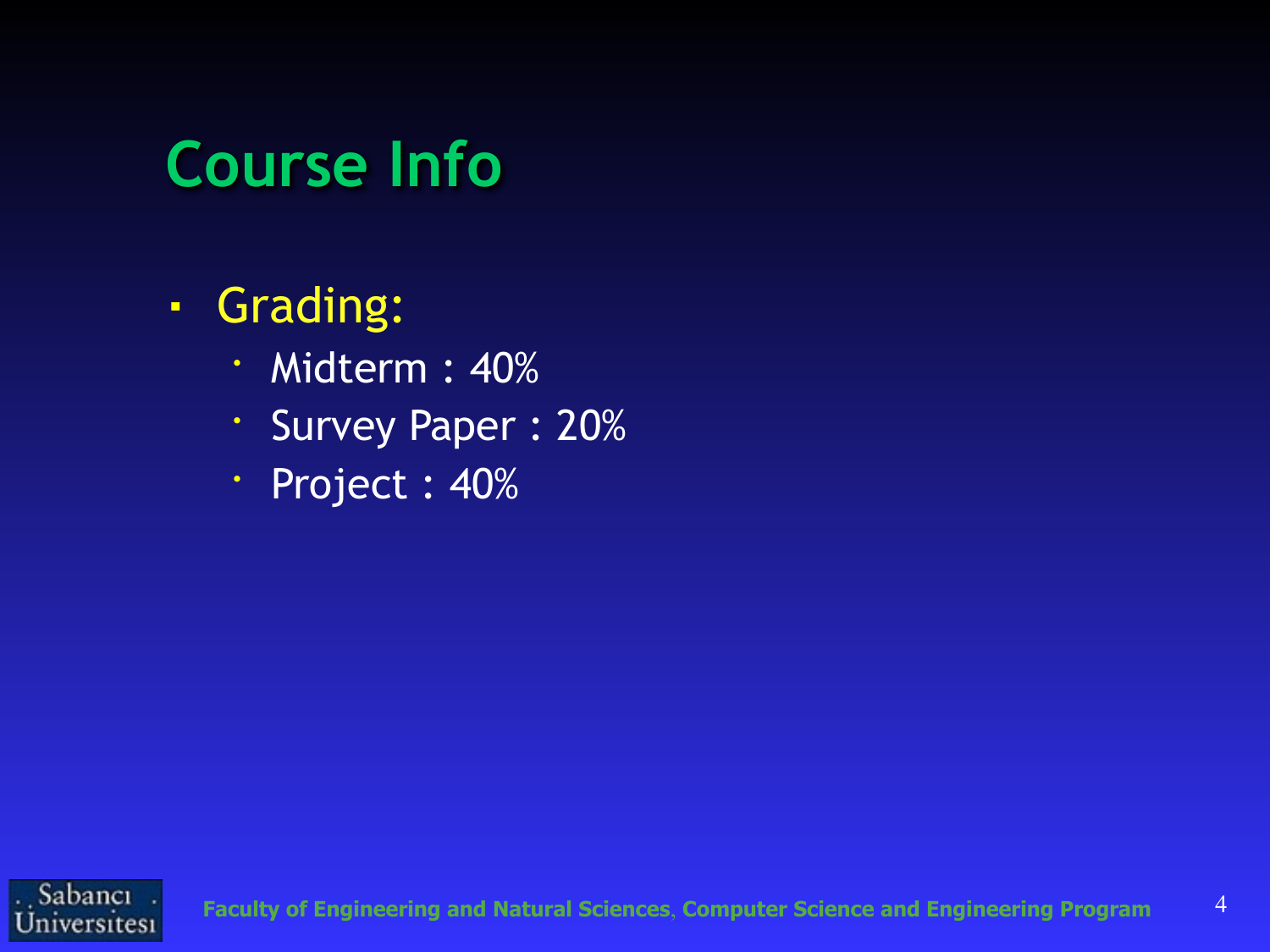# **Topics that will be covered**

- Different Data Mining Techniques
	- ◆ Association Rules
	- ◆ Classification
	- ◆ Clustering
- Data Mining and Privacy Issues
- Applications of Data Mining

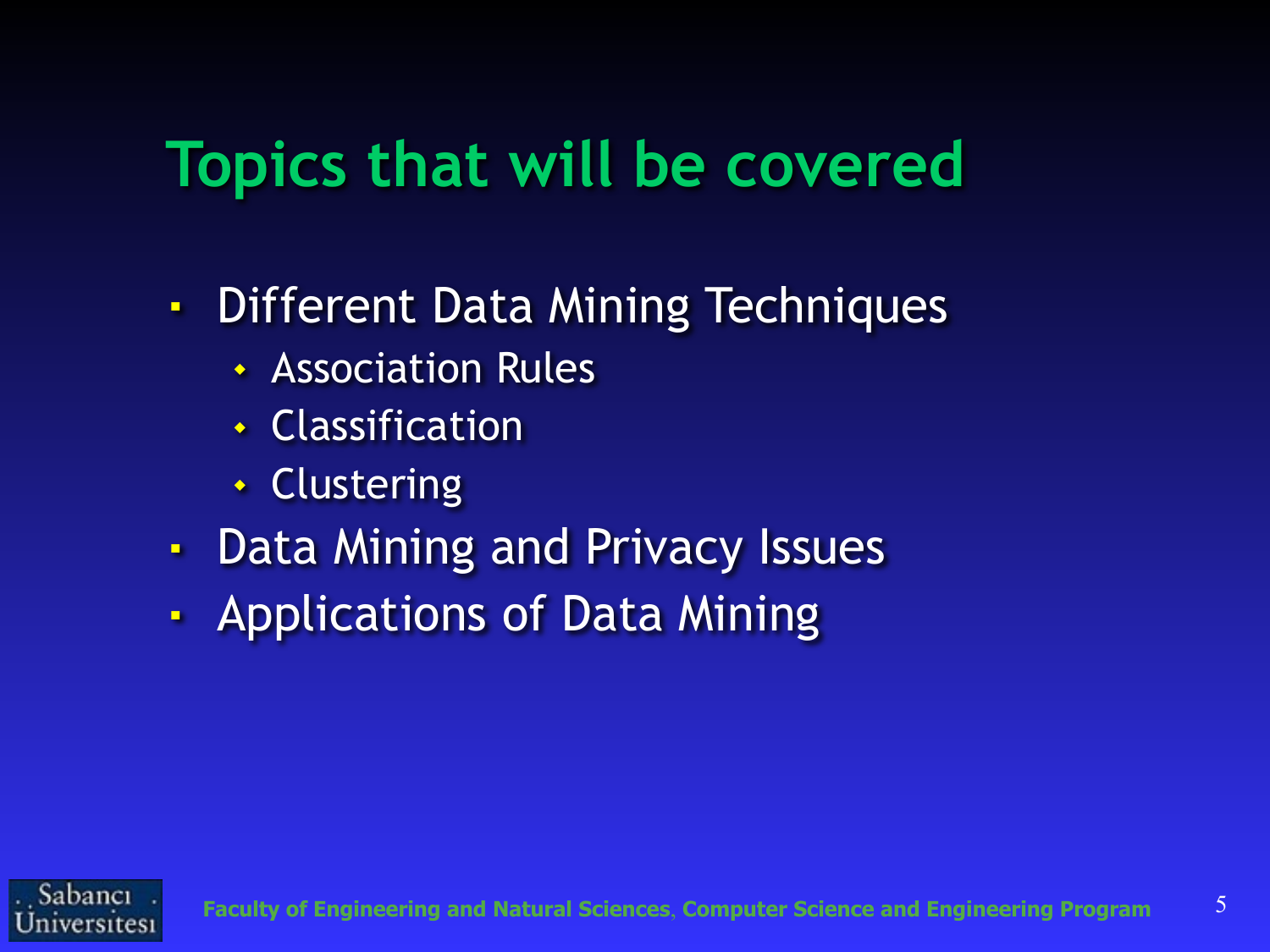# **A Rough Schedule**

- March, April:
	- Lectures on various data mining techniques
- Remaining weeks: Project presentations and discussions about research issues

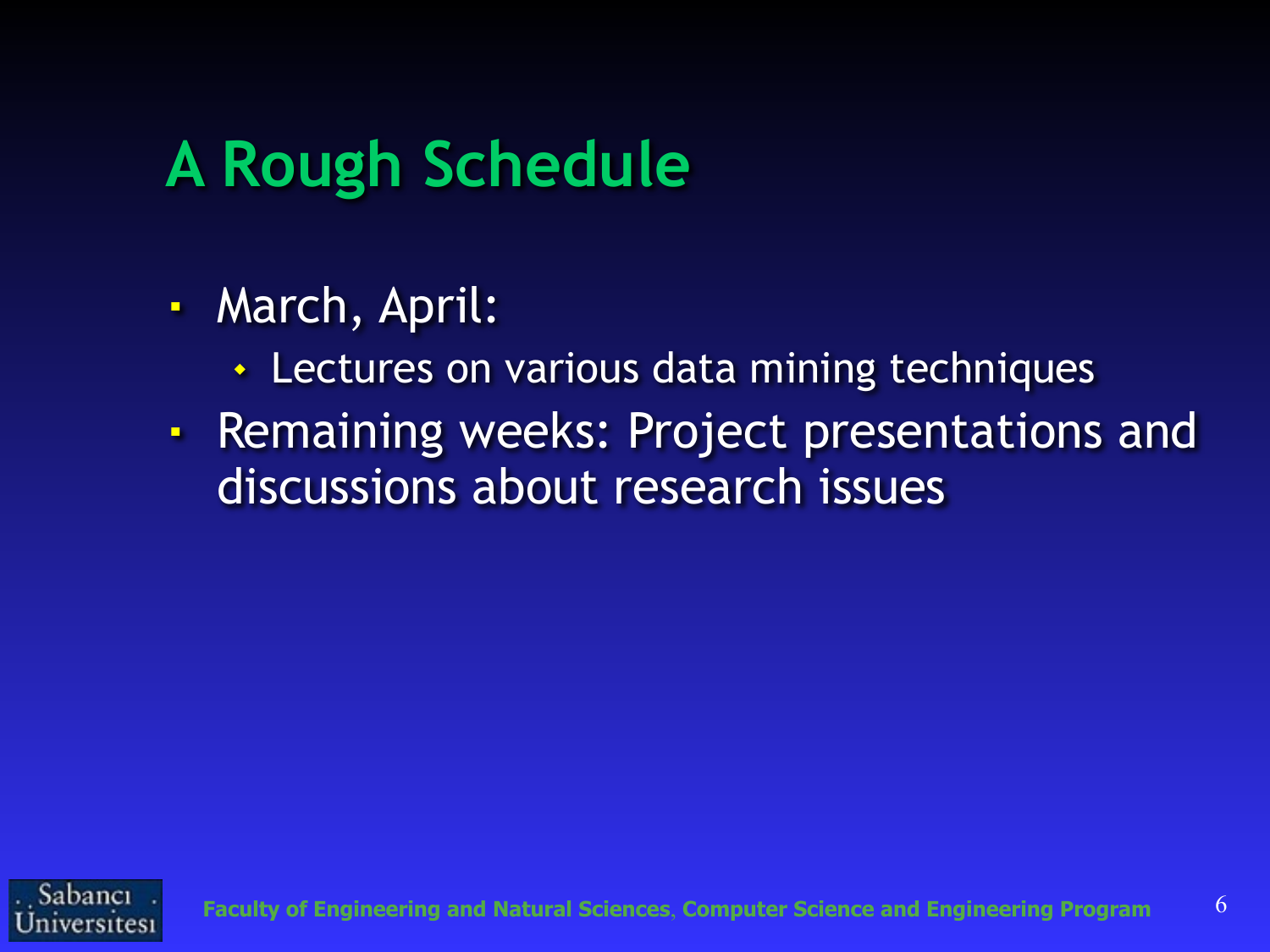# **What I will do**

- Give the basics on data mining
	- broad data mining concepts
	- research issues
- Project supervision
- Give directions and advise on the projects I proposed (will be provided in the next slides)
- Coordination of the project presentations

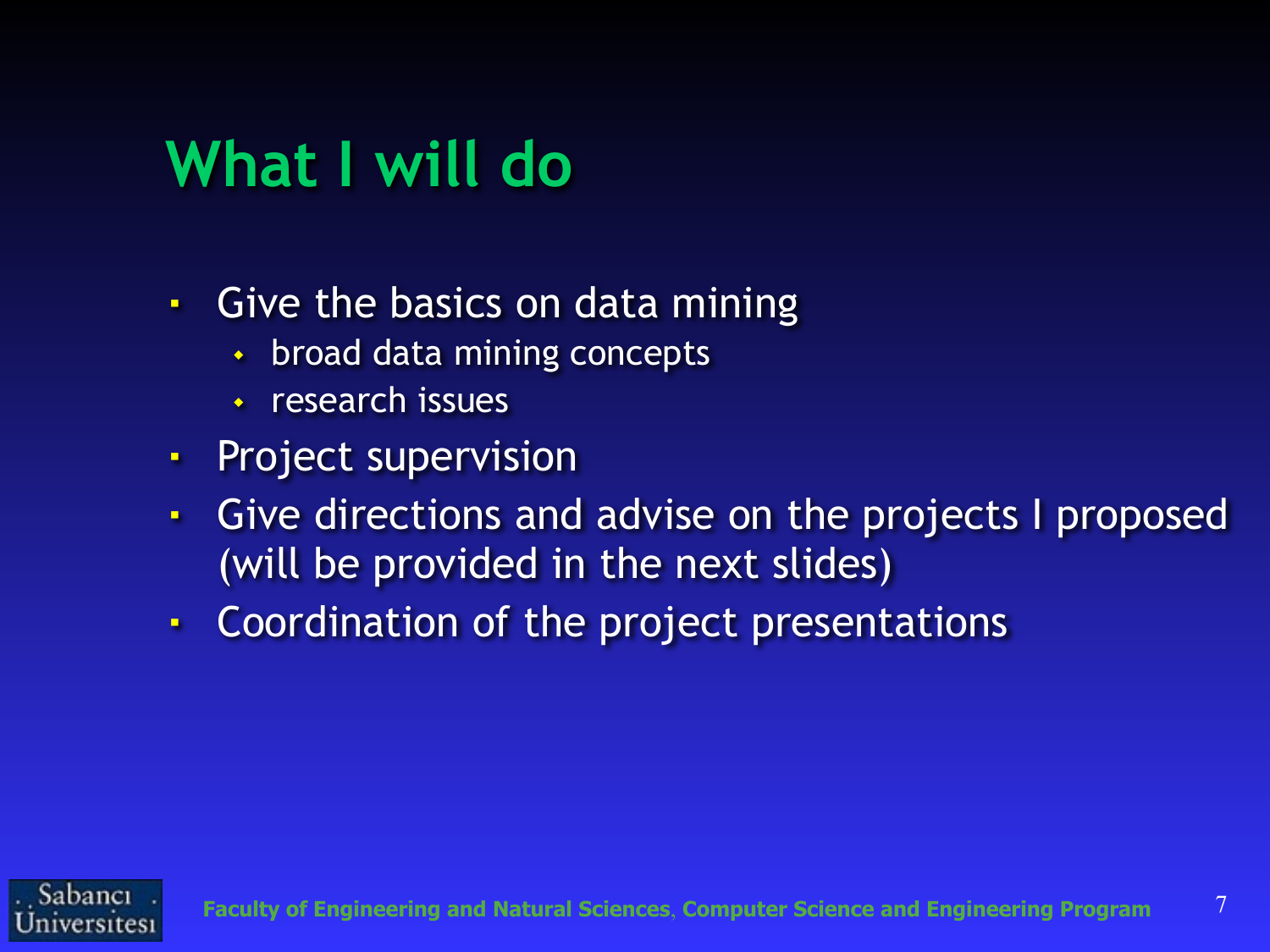## **What I expect you to do**

- I expect you to do things wrt your background and expertise.
- ◆ Students with CS background will do projects involving implementation and/or research

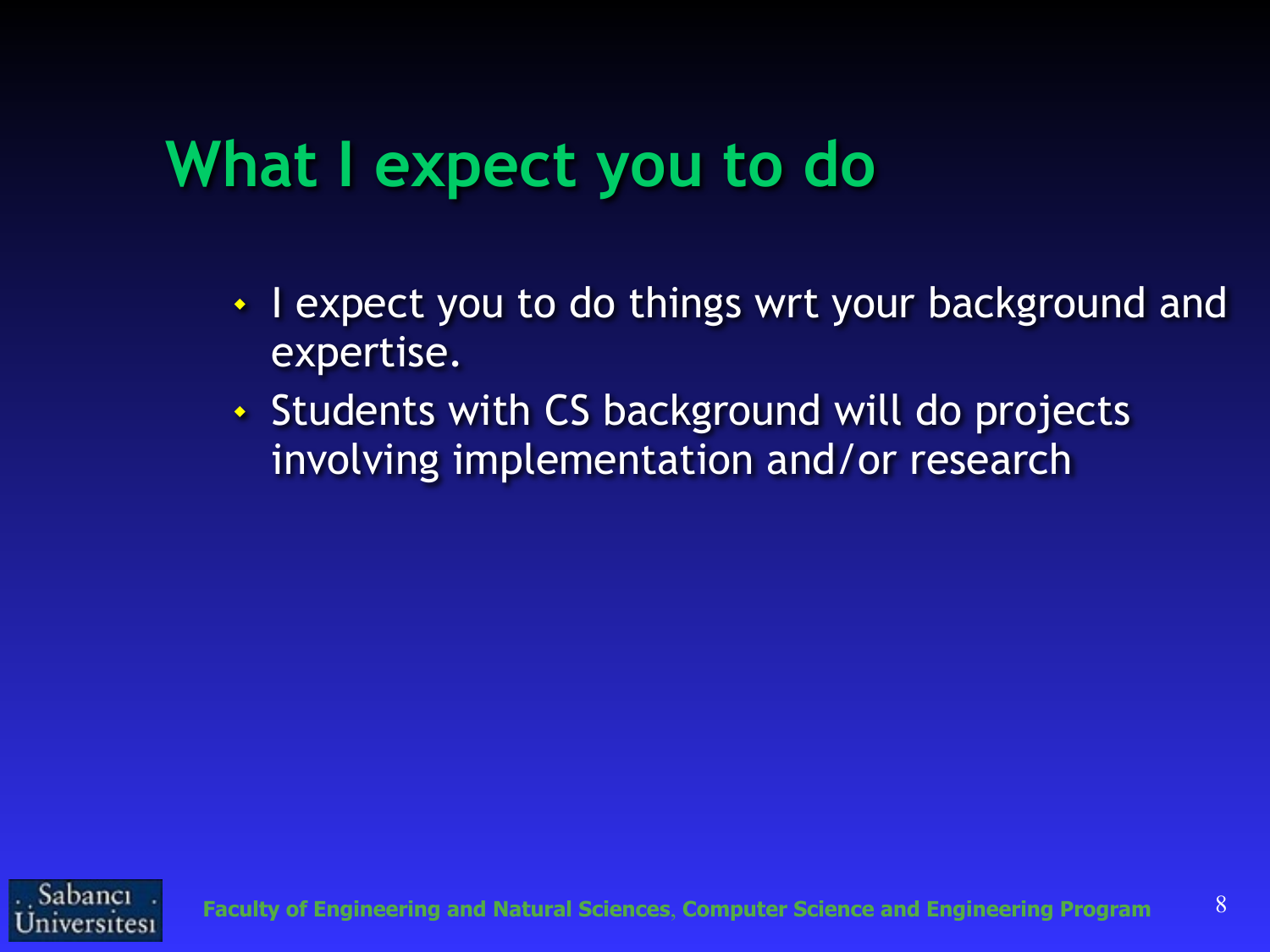## **What I expect you to do**

- Understand the basic data mining concepts
- Choose a specific area and two related papers on the same topic for presentation in class
- Attendance is required for paper presentations and you will loose 2% of your overall for each presentation you missed.
- Write a term paper on the two papers presented.
- Do a project and a final report describing what you learned or achieved in the scope of the project.

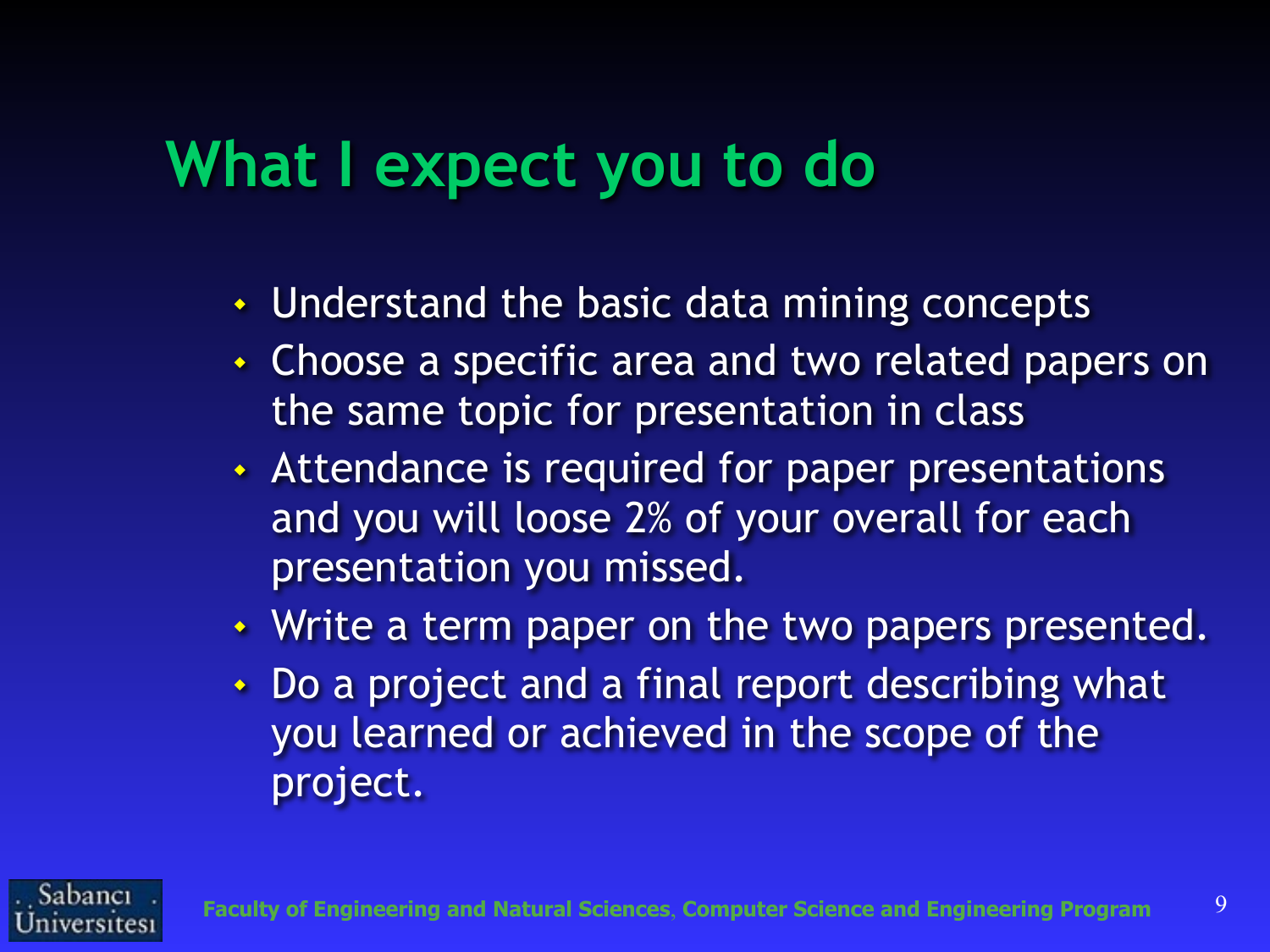# **Projects**

- Text Mining
- Graph Mining (Social Networks)
- Web mining
- **Bioinformatics**
- **Privacy preserving data mining**
- ….